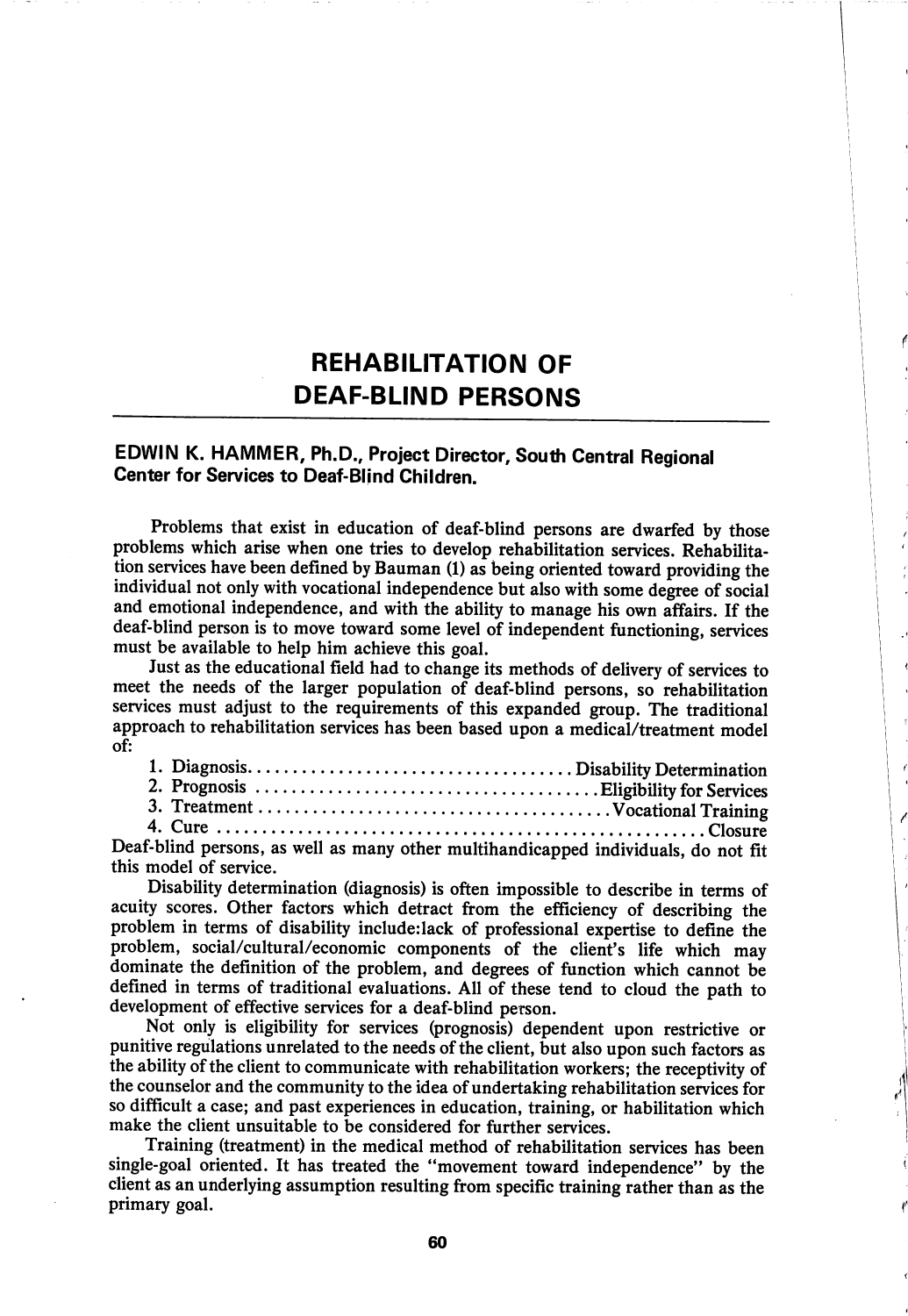Closure (cure), in the traditional sense, has little meaning when applied to the deaf-blind client. Even when job placement happens, the client continues to need supportive services. Cases must be re-opened, and new plans developed. Even though it may seem to be an overly charged emotional statement, closure often represents the achievement of frustration tolerance by the counselor or client rather than attainment of a really satisfactory goal.

Instead of the medical/treatment model, a different approach to rehabilitation services for deaf-blind persons would seem to be more realistic (and productive). This approach would be behaviorally based, with the goal of moving the person toward a relatively high level of independent functioning with substantially reduced de pendence upon help. In this model, disability determination would rely upon the diagnostic information which established that the client would require long-term case management, and that, unless services were developed, he would become even more dependent upon social and community resources. The behavioral model may be compared with the treatment model as follows:

1. Disability Determination.........Recognition of long-term need for services

2. Eligibility for Services . . Elaboration of possible services (long and short term)

3. Training  $\dots\dots\dots$  Development of sequential plan(s) to reduce dependence

4. Closure........... Monitoring of progress in attaining level of independence The basic departure in the behavioral model would be in establishment of a sequential plan to reduce dependence and foster independence. In the behavioral model, training would become an intervention through sequentially arranged steps which would take into account the total picture of the client's needs. Using a behavioral objective approach, each step would be outlined so that the rehabilitation plan of services would become a profile of organized tasks leading to greater total independence, rather than a single job skill with ancillary or implied independence.

In this manner, closure or cure, as envisioned under the medical/treatment model, would not be an all-or-nothing experience. Rather, the counselor would be able to monitor the client's progress, reporting, for example, that he had achieved 4 of 10 objectives of the rehabilitation plan, or  $40\%$  of the movement toward rehabilitation and independence. Such a behavioral approach would bring into perspective the rehabilitation problems of the deaf-blind persons (or the chronically unemployed, low-achieving, or other categories which the closure/cure component of the traditional treatment cannot handle in a realistic manner). It would allow the counselor and client to judge at any time exactly where the client is in his movement toward independence.

### Where Does Rehabilitation Start?

If a behavioral approach to rehabilitation can be developed for deaf-blind persons, several dilemmas may be reduced to a more manageable (and realistic) level for resolution. First of all, the question of when rehabilitation services can begin is no longer based on the client's chronological age. Rehabilitation services begin, in the behavioral model, at the time of onset of disabilities, which may mean at birth. At this point, rehabilitation workers recognize (a) that a client needing services will become the responsibility of Vocational Rehabilitation, (b) that planning for use of funds and personnel will become more efficient as records reveal the numbers of new clients nearing adulthood and the types of disabilities this population present, (c) that the rehabilitation services program will no longer have to rely upon itself to provide all services since training, evaluation, and physical restoration may be begun at the onset of the disability.

What services would rehabilitation provide in a behavioral model? Coordination would become a principal function of the rehabilitation counselor. Time and effort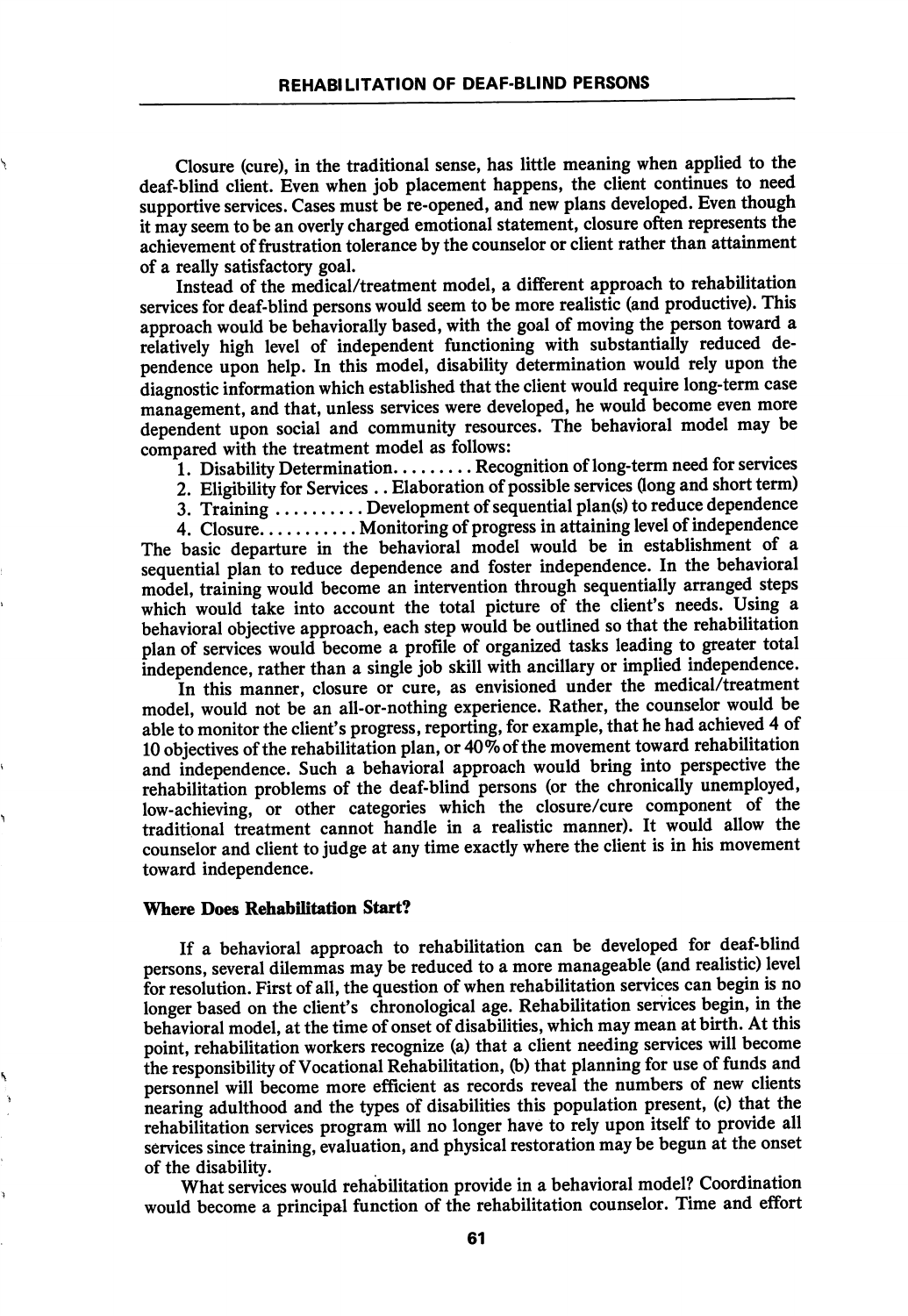would be expended to develop local funding sources and use of existing community resources. An illustration of such a service may be found in the program for visually handicapped children of the Texas Commission for the Blind. This state agency has caseworkers throughout Texas who search out children needing physical restoration and educational service. The program is for children from birth to ten years of age. While state funds are used for physical restoration, caseworkers actively pursue support from civic clubs, family health insurance programs, school systems, and other community resources to provide needed services for visually impaired children. Caseworkers for visually handicapped children must know of existing federally funded programs which could aid the child's habilitation program — social security benefits, community welfare programs, veterans' benefits, service-related families' benefits, health delivery programs. Through maximum use of all these resources, caseworkers for visually handicapped children were able in 1972 (8) to provide services to 3,152 Texas children. Of these, 548 were helped to the extent that visual problems no longer impeded their development. Surely this type of preventive effort indicates how coordination in the beginning can reduce rehabilitation costs and efforts in later years.

Not only are there obvious benefits from the prevention of disabling conditions, but also children who will need rehabilitation services throughout their lives are known to the agency from the time of initial casefinding. This knowledge allows for planning staff efforts, and programming for the future. As a visually handicapped child nears the age for vocational planning and vocational training, a detailed prognosis of potential employment abilities and educational needs has been developed. Community resources have been alerted to the existence of the client. Parents have received counseling along with the client as to what may be expected and achieved. Rehabilitation becomes just one more step toward independence instead of being a new experience and a new effort to find appropriate service for the visually impaired client.

A second service which rehabilitation can provide through a behavioral model is that of long-term case management. Some clients — such as multihandicapped, deaf-blind persons — will never achieve total independence. Many times these clients are not accepted for services because a vocational goal cannot be defined. If the hard-to-serve client is accepted for services, it is thought that closure must be the goal, and the counselor and client become frustrated as the case is closed, re-opened, and closed in a pattern of alternating hope and despair. Management of difficult cases, such as deaf-blind persons, must include developing community resources for sheltered work settings, providing residential facilities with supervision of clients, and working out meaningful home programs for clients who will never be able to enter competitive or sheltered employment.

 $\overline{1}$ 

Case management in the behavioral model also recognizes that rehabilitation will be a life-long need of the client. Permanent closure may not be achieved in the traditional sense; however, if reduction of dependence can become the target, movement toward independence will be a reportable achievement. In this sense, reportable means that vocational rehabilitation has been able to show that for each dollar spent in vocational rehabilitation services, there has been a several-dollar or greater return in revenue by the employed, rehabilitated worker. If percent of movement toward independence may be compared on a dollar basis to the costs of total care in institutions, this may also provide evidence of the need for expenditure of funds on difficult-to-serve clients. In other words, it seems to be a question, not of whether money will be spent in providing services to difficult cases, but of how these funds will be used.

One further service that rehabilitation can provide which will aid the deaf-blind client to become independent is that of training and informing other professionals. In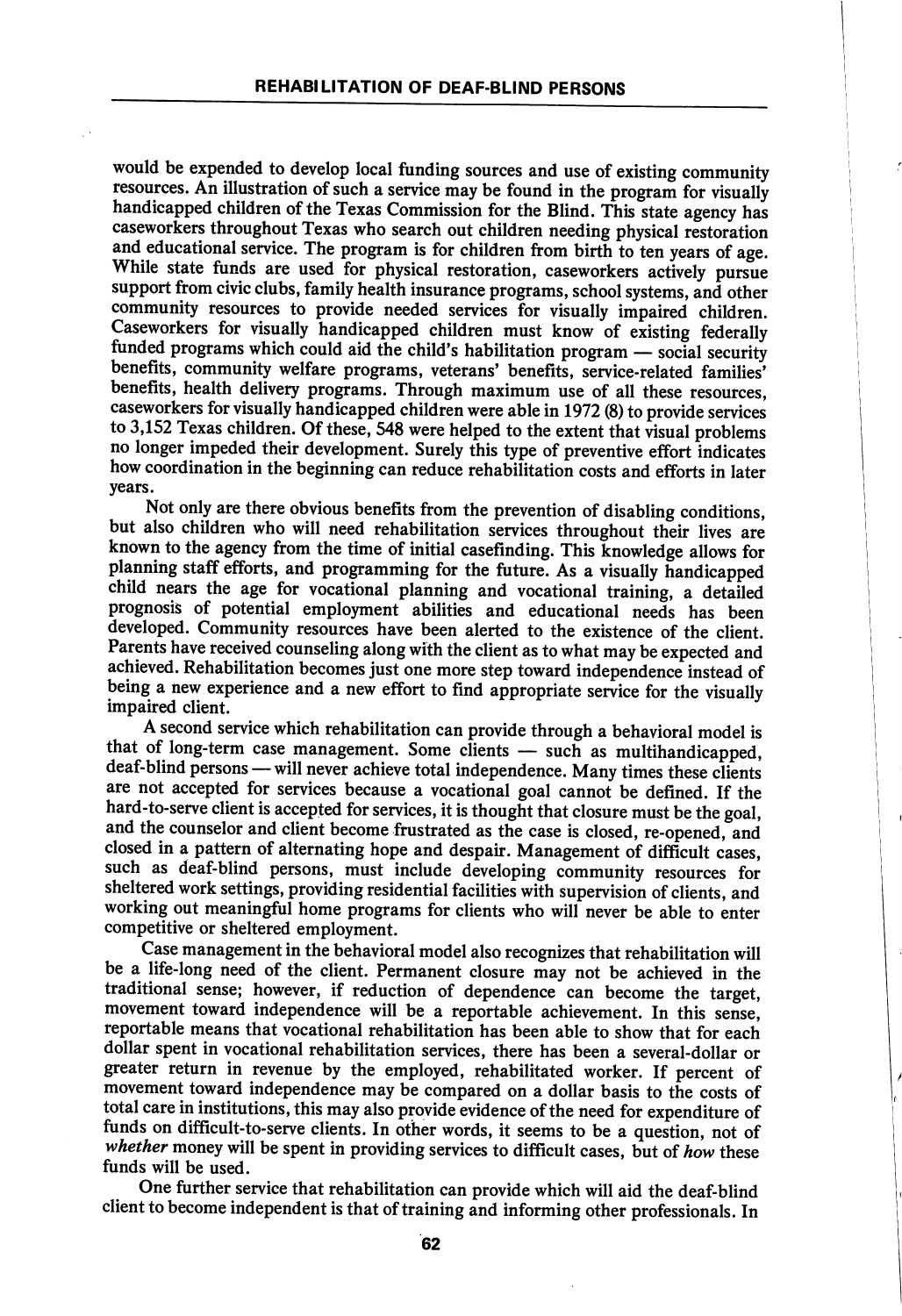a survey of Texas rehabilitation service for deaf-blind persons (5), a number of agencies were asked what they would need to develop a vocational or prevocational training program for deaf-blind clients. Most requested were staff persons to develop communication skills, specifically in manual language. These agencies already had programs to provide vocational training to blind or multihandicapped persons, and many of them accepted deaf or hearing-impaired clients. Most of the agencies had accepted a deaf-blind client at one time, or had deaf-blind clients currently enrolled. These agencies did not find the complex problems of the deaf-blind clients so greatly different that they could not be integrated into some phase of the existing programs. The agencies did feel, however, that their staffs needed extra training in learning to communicate with the dcaf-blind clients. Modifications or minor adjustments, such as staff development, could be made to accommodate deaf-blind clients. If the professional rehabilitation workers for deaf-blind adults can assist in training others in such skills as communication, local resources for this group can be expanded. A spirit of willingness rather than the expected reluctance to provide services to deaf-blind clients has been demonstrated by the various agencies surveyed.

## What Are the Prospects for Success?

Þ

At present, the prospect for success in the rehabilitation of deaf-blind adults seems negligible. Those who conduct vocational rehabilitation programs in the various states do not seem to be aware that children born during the rubella epidemic are now eight to ten years old. This means that if services are to be available for this population of deaf-blind persons when they need them, pre-vocational training programs are imperative now, and planning for vocational services has a very short.<br>time to get under way. time to get under way.<br> $\frac{1}{2}$  is the under way.

The National Center will provide a valuable resource by training 50 deat-blind persons each year, and will be able to provide short-term training to professional workers to teach them more about deaf-blind persons. However, the Center will not be able actually to serve the large numbers of deaf-blind persons who have been identified at the present time. This means that local resources must be developed, and that statewide services for deaf-blind persons must be coordinated.

Success also depends upon institutions and individuals that serve the deaf extending their missions to include the deaf-blind. Someone should conduct a study of why programs for deaf-blind persons have traditionally been conducted in facilities for the blind. Are deaf-blind persons so routinely served in programs for the deaf that this is taken as a matter of course? Are there attitudes among those working with deaf persons that cause the multihandicapped deaf person — including deaf-blind individuals — to be ignored or denied? individuals — to be ignored or denied?<br>individuals — to be ignored or denied?

It may be of interest to note that of the ten regional centers for deat-bind children in the country, only one is primarily concerned with the education of deaf children; the other centers are in facilities for blind children or in state departments for exceptional children. The National Center is sponsored by a facility for the blind.

The professional workers who serve deaf adults have much to offer toward success of rehabilitation of deaf-blind persons. It will require a commitment from individual workers, and state and national leaders, to achieve this success. Time is a critical factor, and the time to begin is now.

#### BIBLIOGRAPHY

1. Bauman, Mary K. "Rehabilitation and Prevocational Planning for Visually Handicapped Youth." Council for Exceptional Children Selected Convention Papers. Washington D.C.: 1968.